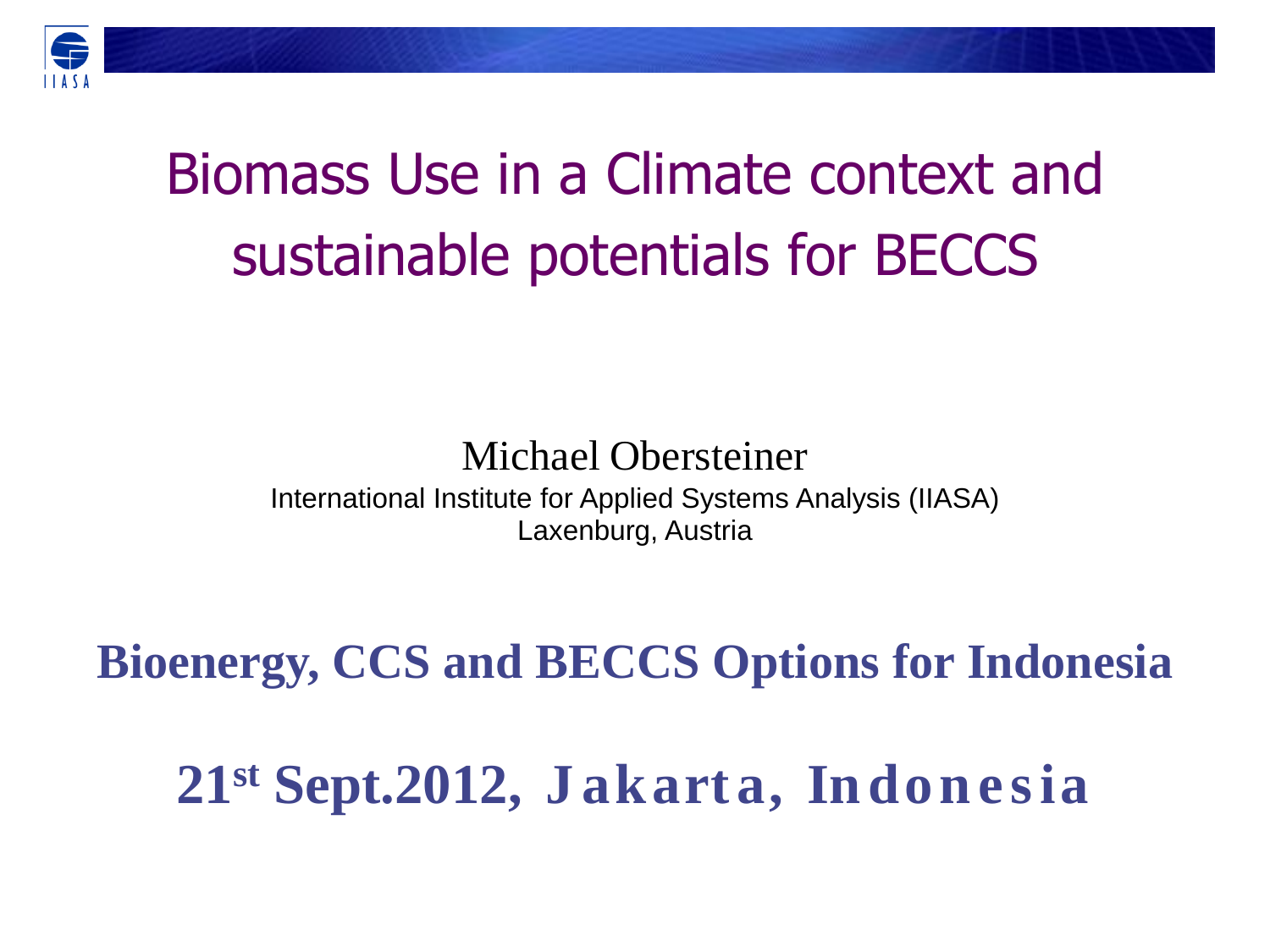

### Climate Risk Management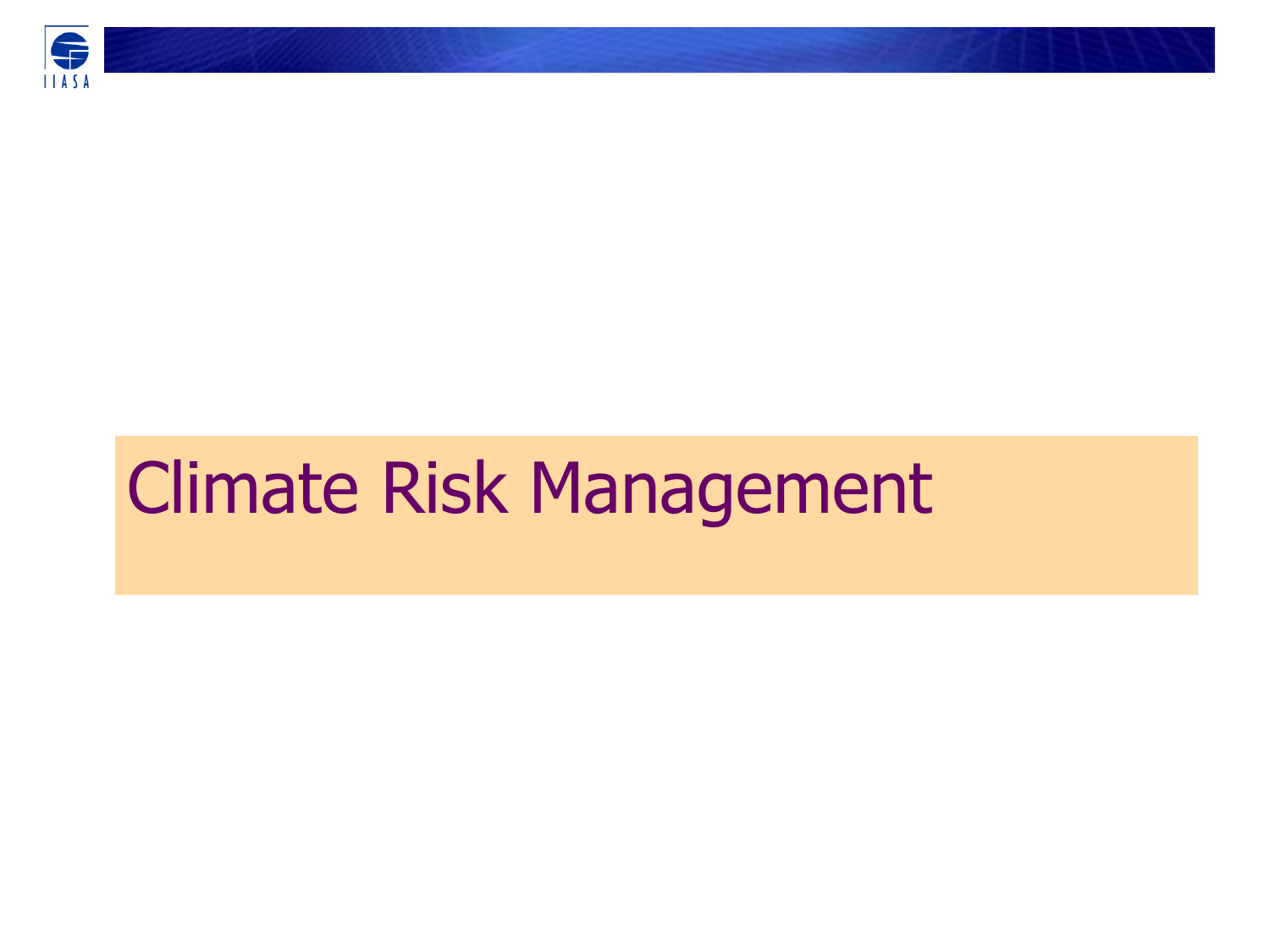

# Objective: UNFCCC

…choose an atmospheric concentration and emission pathway which allows for the adaptation of eco-systems, food security and economic development….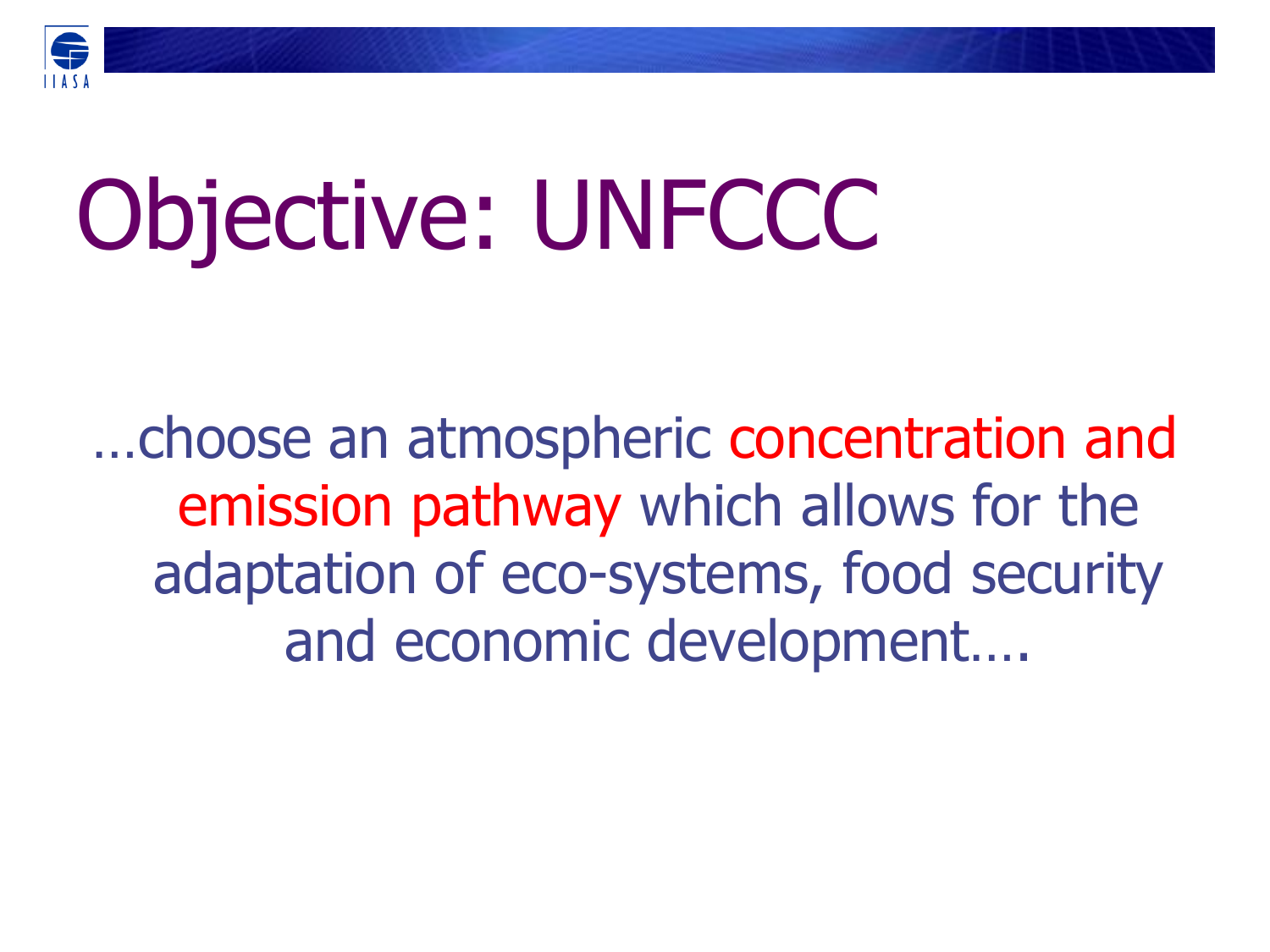

#### Effective compliance with Art. 2 UNFCCC!?

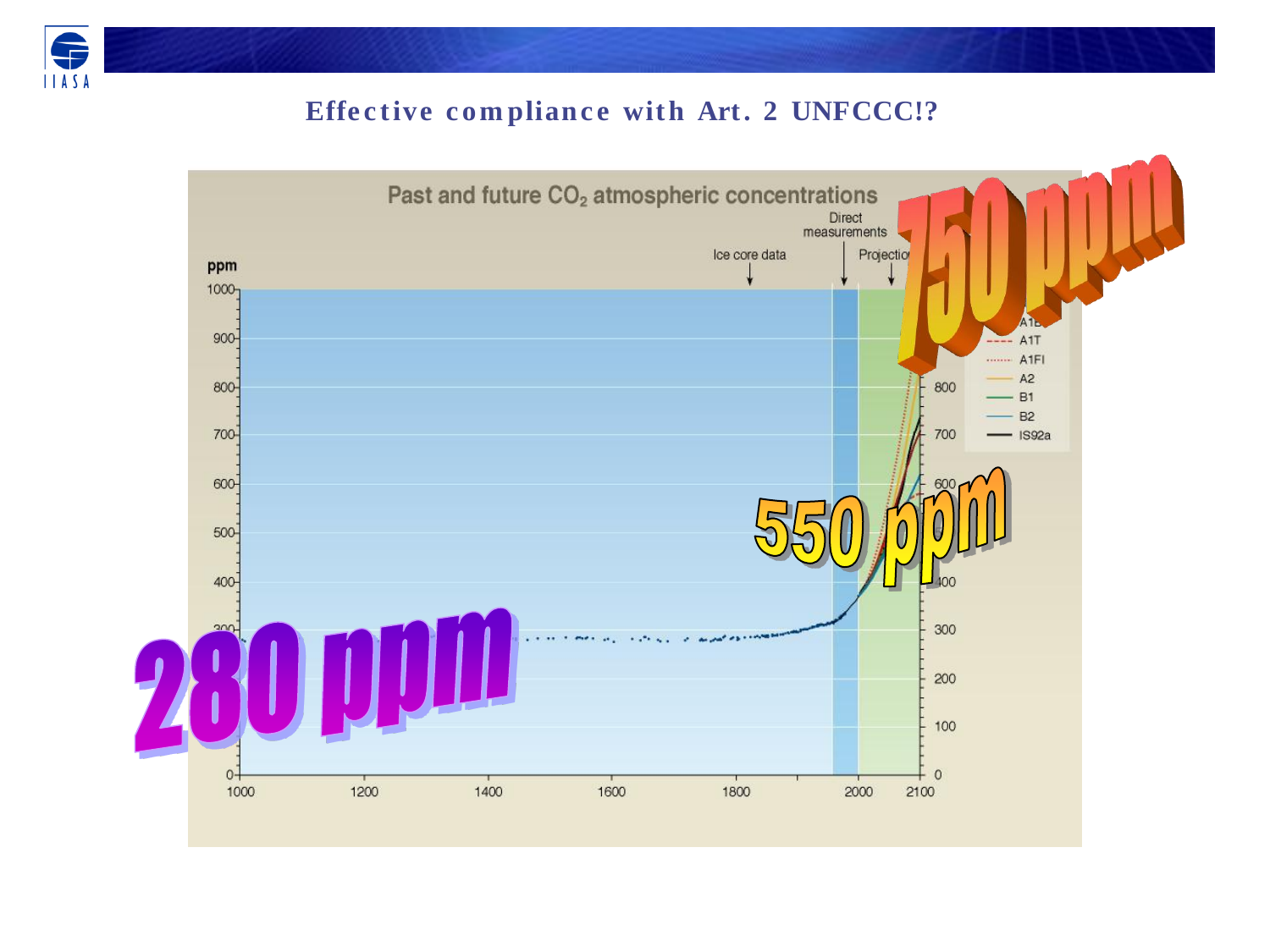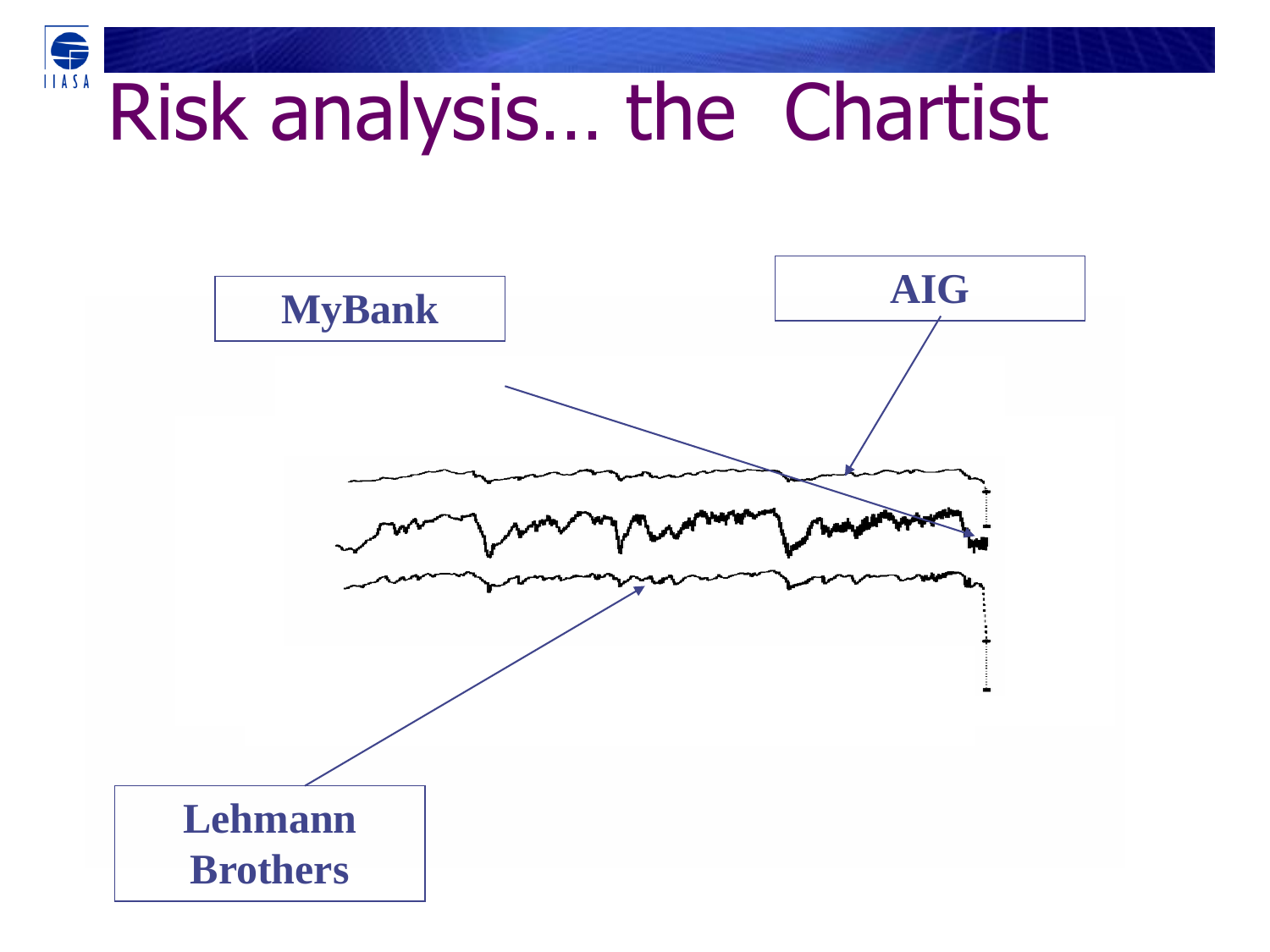



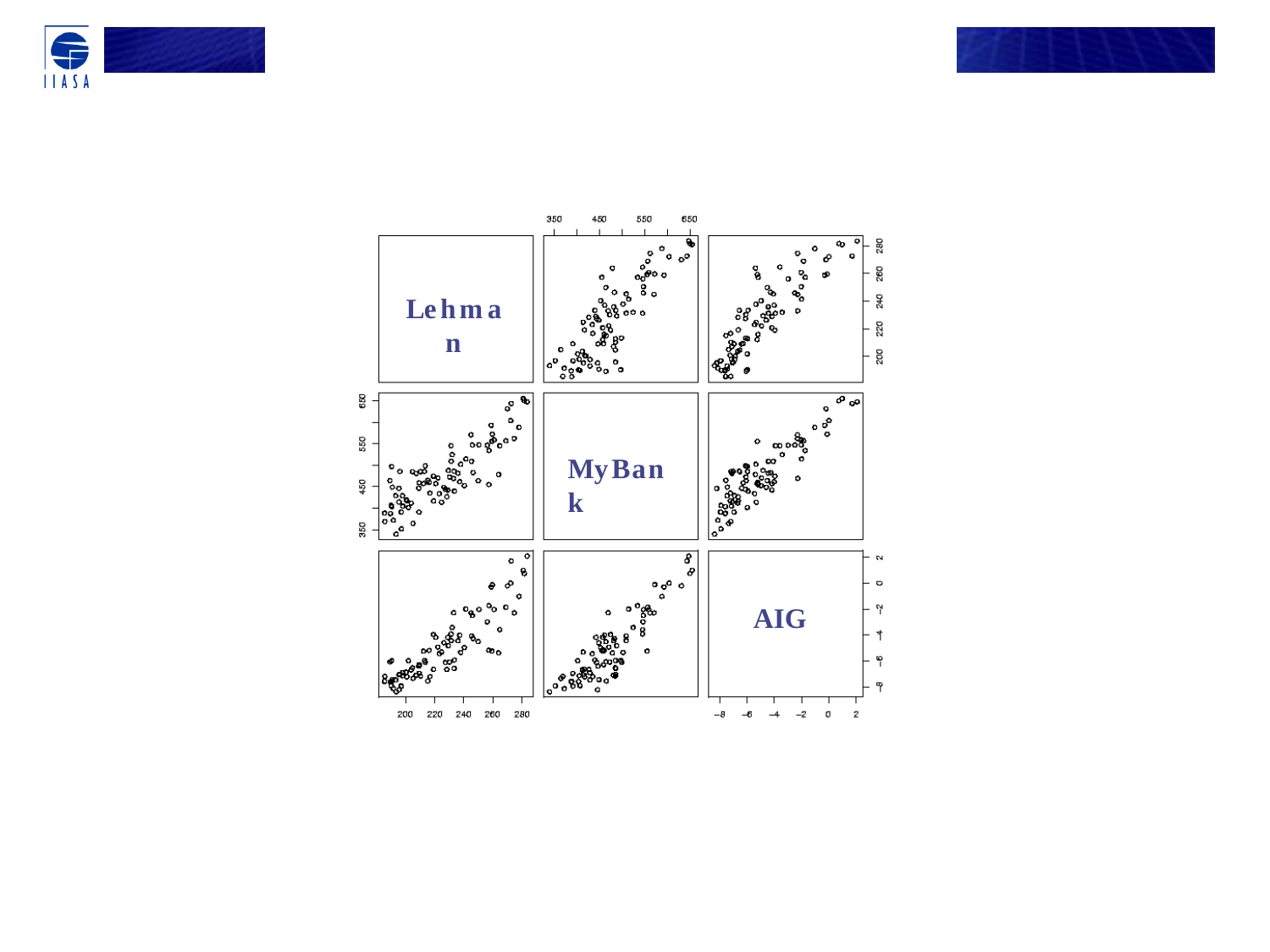

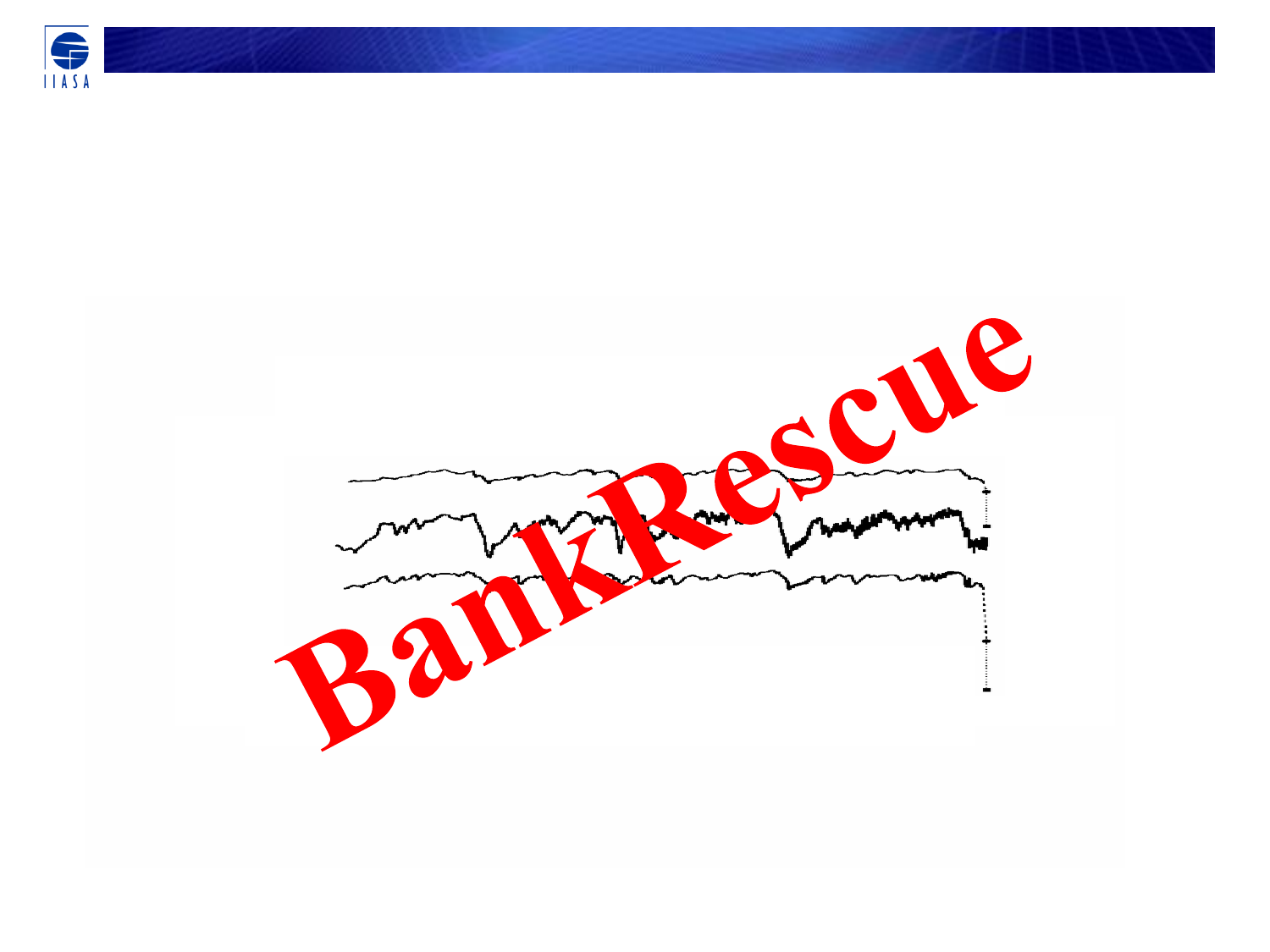

### Data is from the climate system!!!



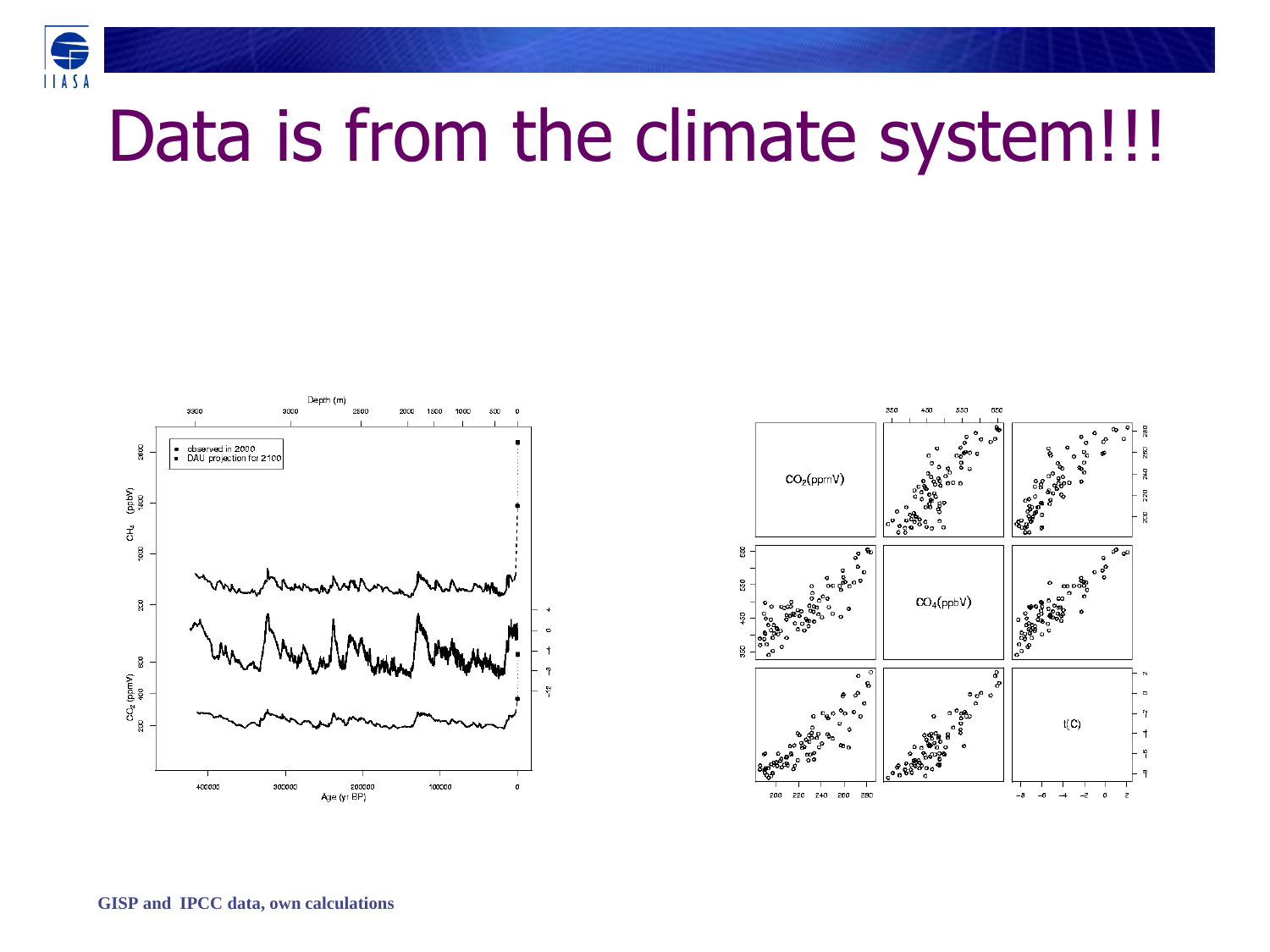

## Arguments for rescue of countries /banks

# Pro

- **Too large to fail**
- **Large systematic** risk to economy and society



Large sunk costs are needed – today Outcome of rescue action is uncertain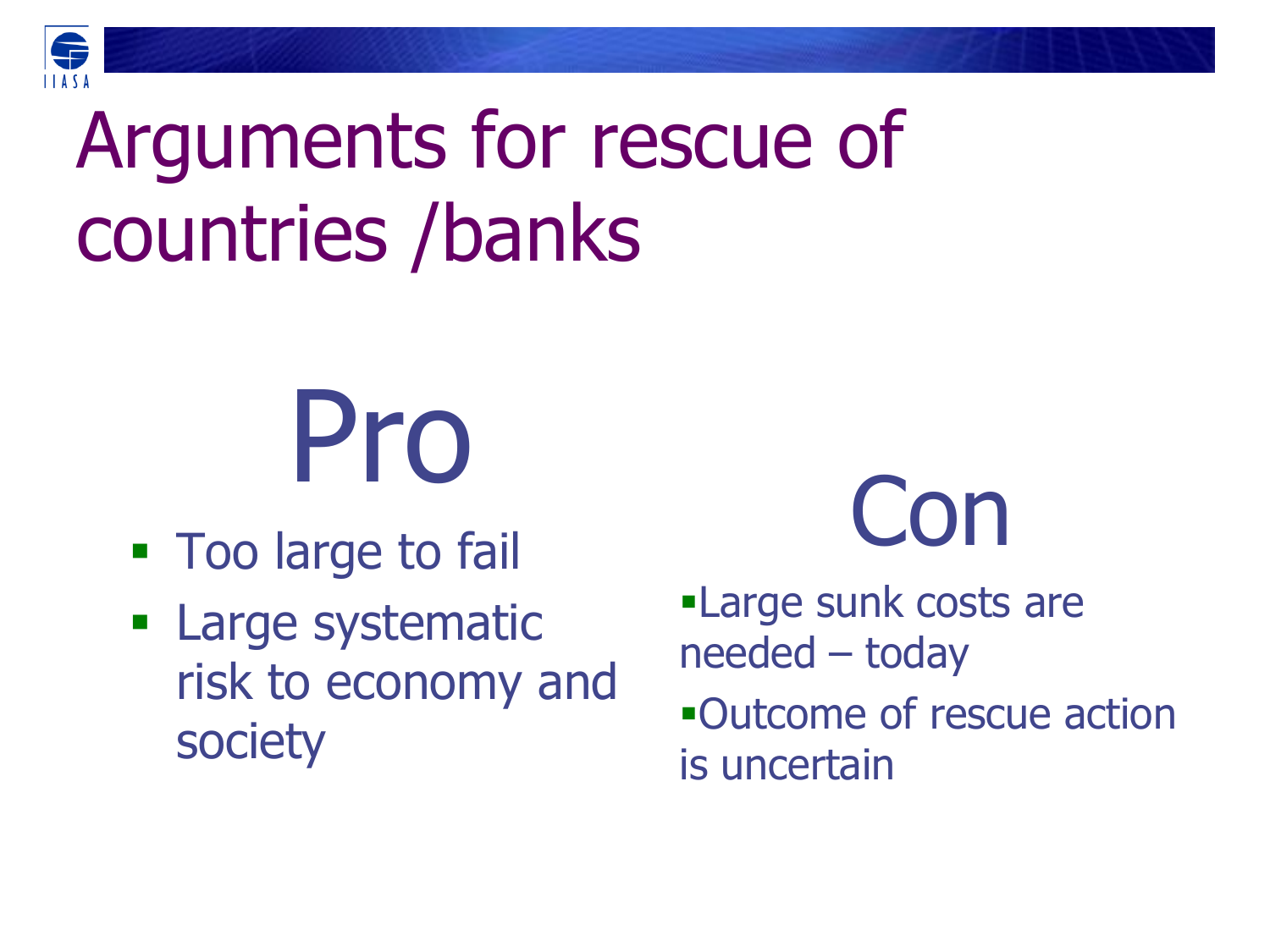

# Why do states not intervene as decisively with climate risks??!!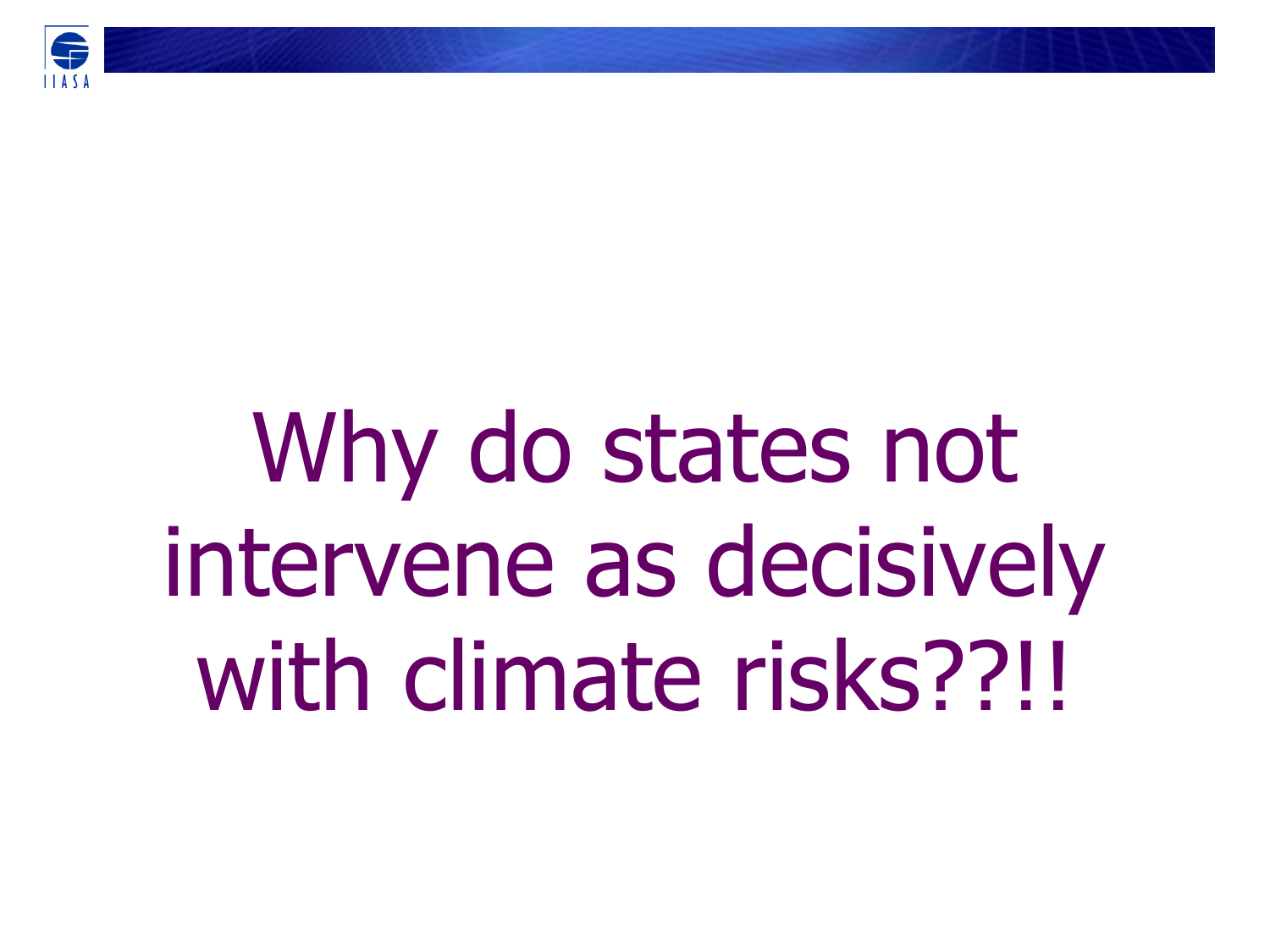

## Arguments for rescue the climate system



- **Too large to fail**
- **Large systematic** risk to economy and society



Large sunk costs are needed – today? Outcome of rescue action is uncertain and in the distant future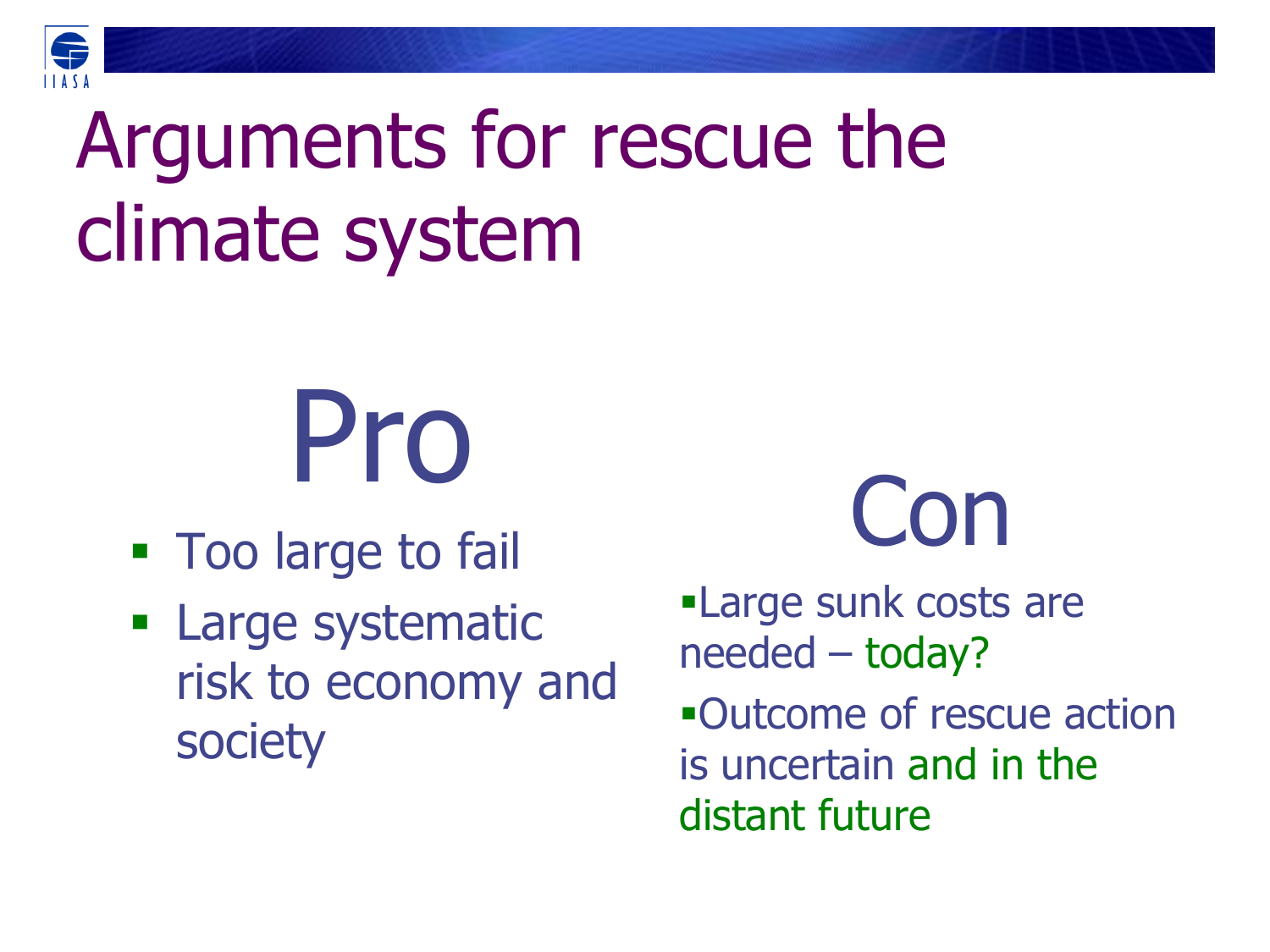

### We do not know where to stabilize .....

FIGURE 9.1 **SPM - 10a** 



.....thus the flexibility of the **Energy system matters**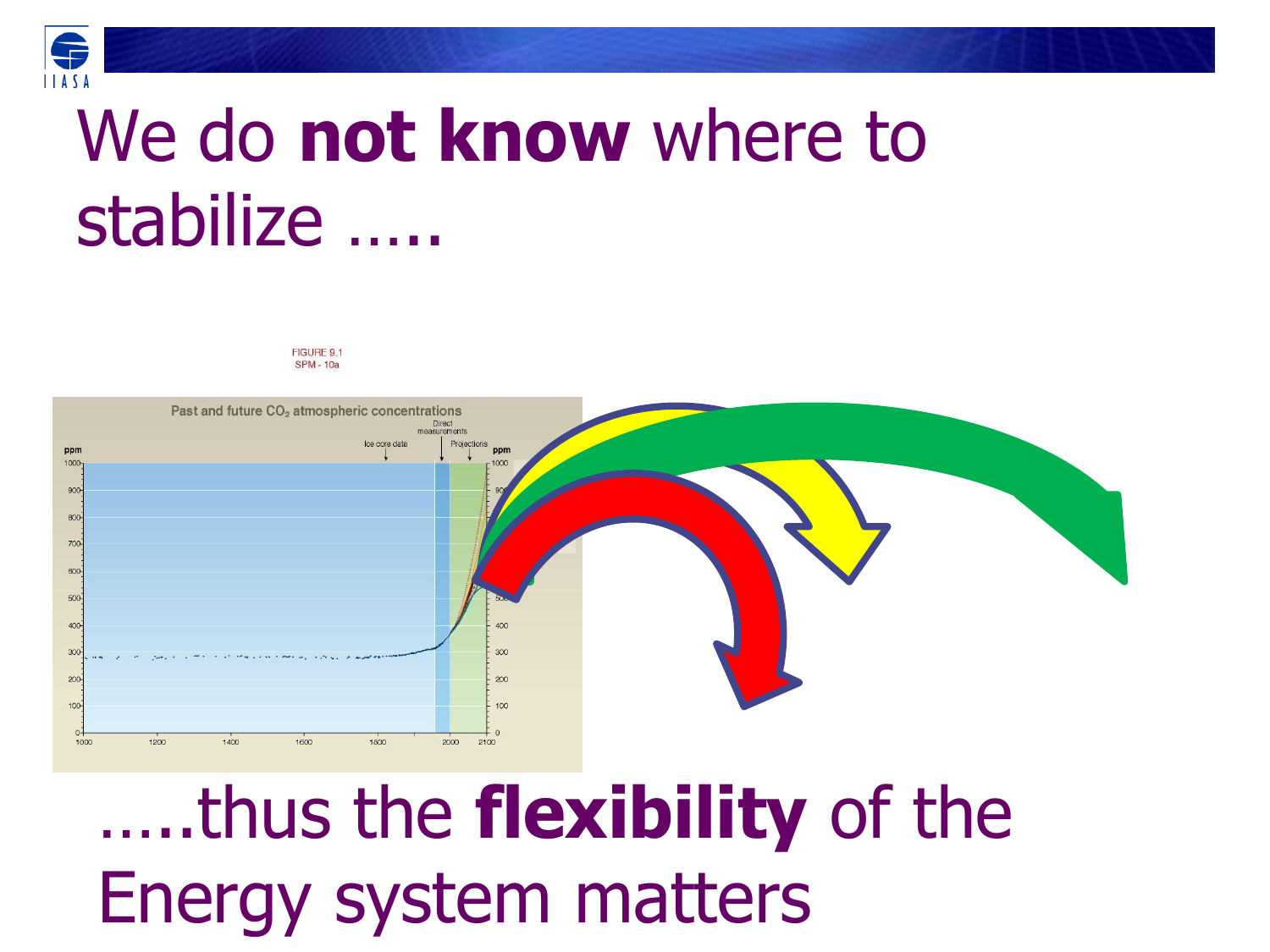

### How to stabilize atmospheric CO<sub>2</sub> concentrations

- **Use less energy** 
	- Improve energy efficiency
	- **Life style changes**
	- **Stabilize population**
- **Use other forms of energy (incl. R&D)** 
	- Natural gas instead of coal
	- **Renewables**
	- **Nuclear**
- **Example 2** Capture and store carbon
	- From fossil fuels and/or biomass (in energy conversion plants)
	- From the atmosphere (in trees, soils or in  $CO<sub>2</sub>$  capture facilities)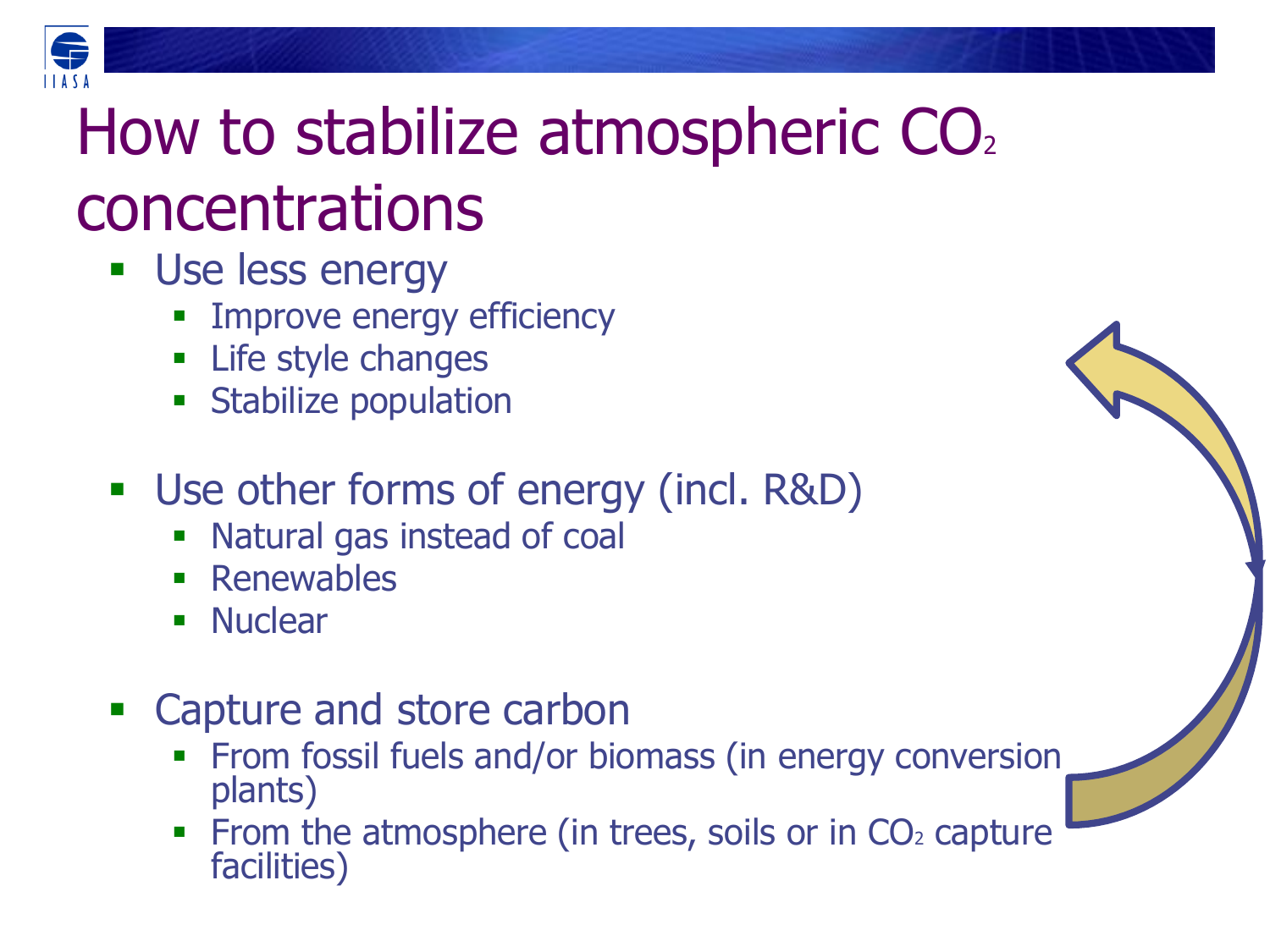

### **450ppmV** Stabilization scenario



#### **Source: IIASA\_GGI DB**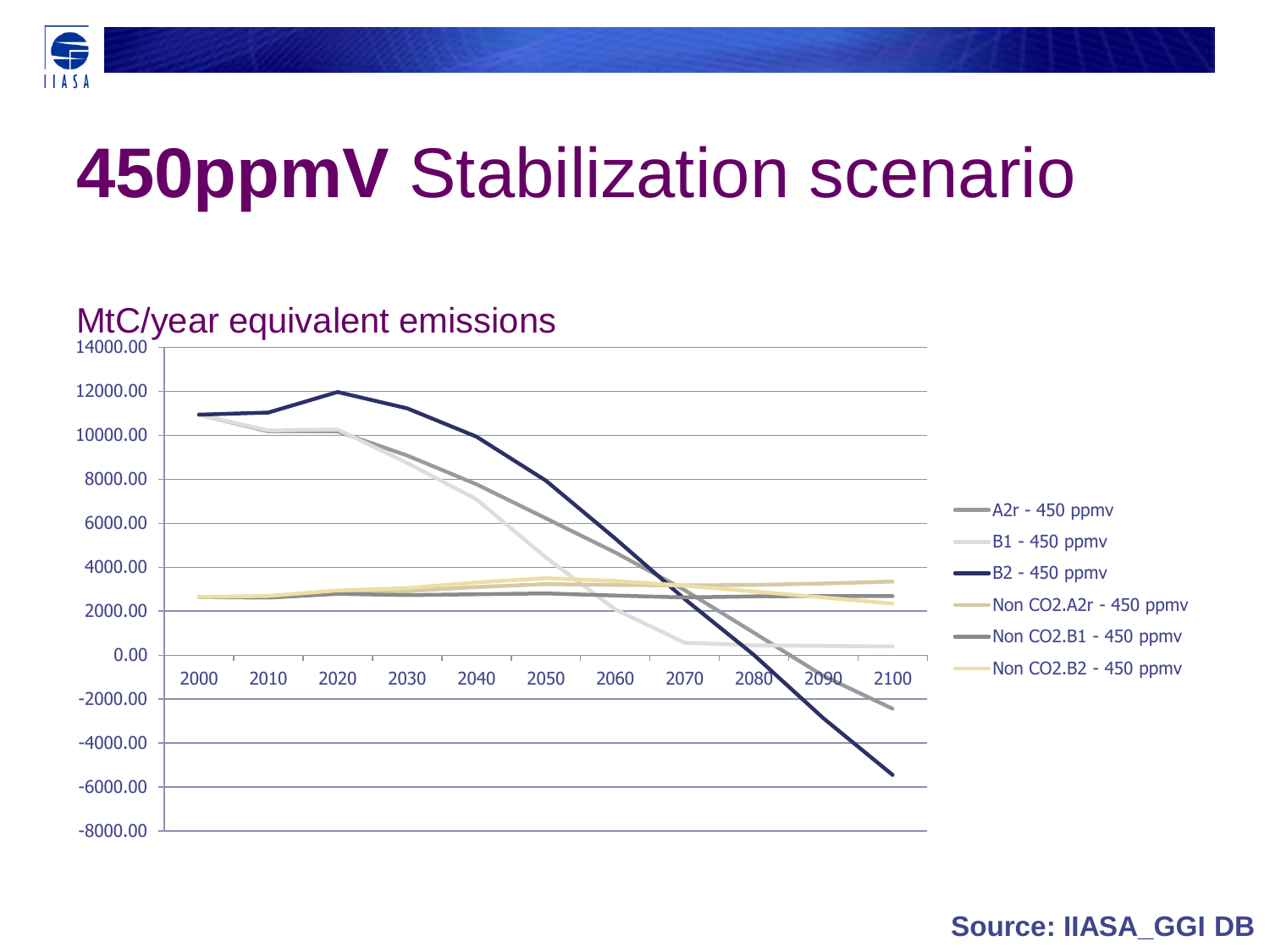

### Global Energy Portfolio – 2DG target



**Source: Azaar et al. 2011**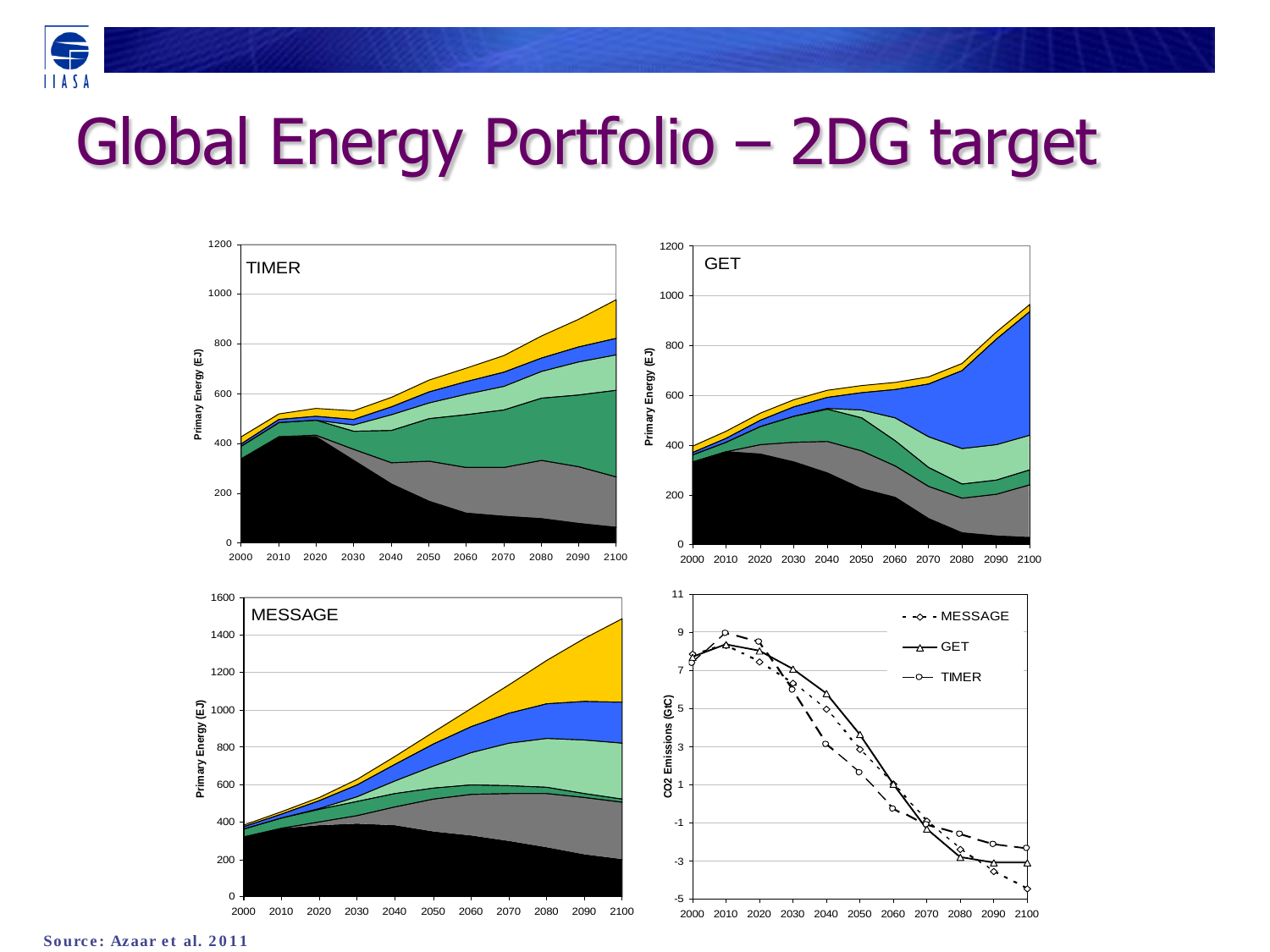

### Value of (BE-)CCS when climate target is uncertain

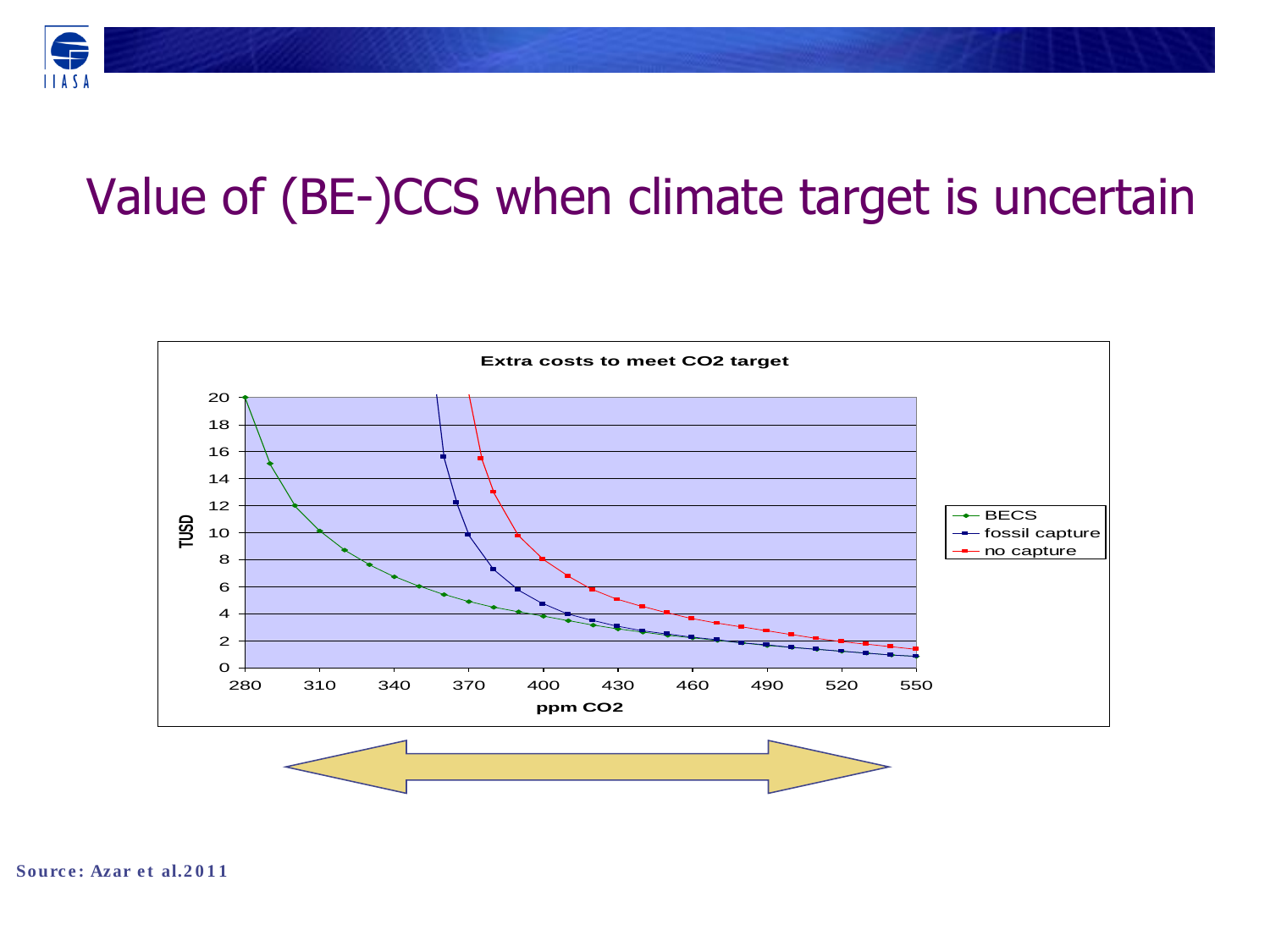

## Without BECCS Low Stabilization Targets are **NOT Feasible**!!!

Without BECCS the Global Energy system is **NOT** sufficiently **Flexible to reduce emissions quickly**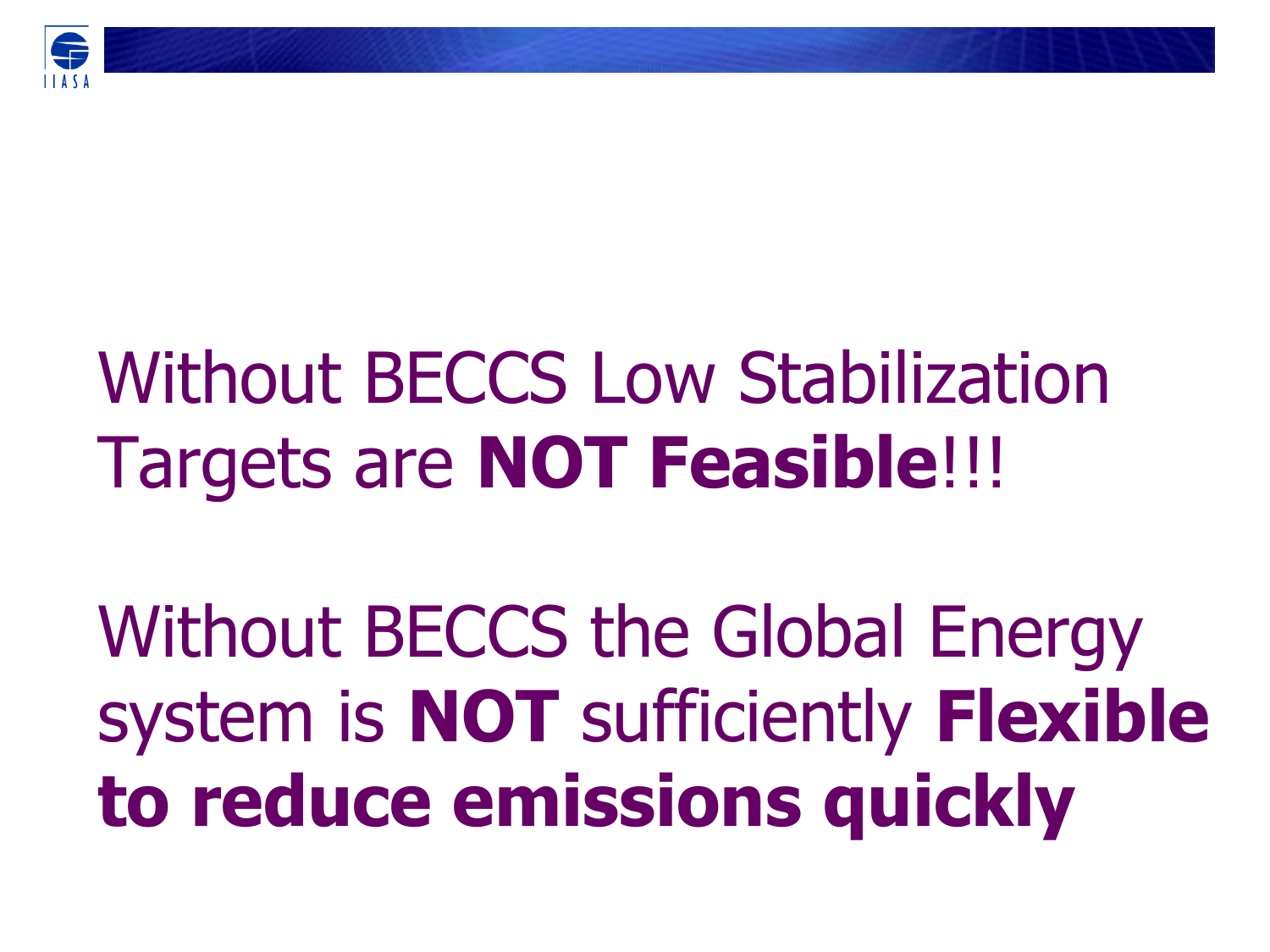

## BECCS allows to buy time for R&D and energy efficiency measures

- **Incremental**
- Radical new techologies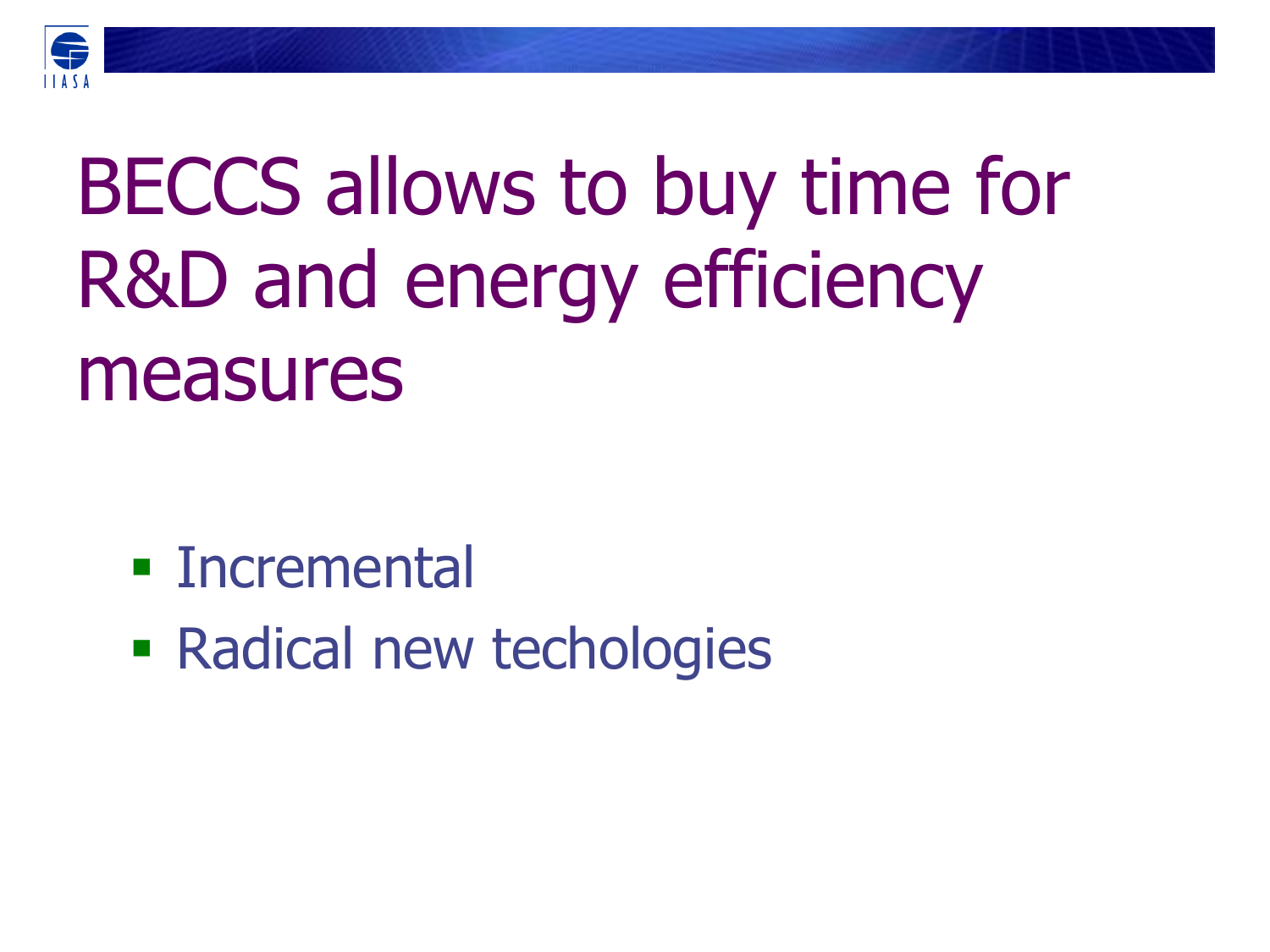

### Impacts of Biomass policies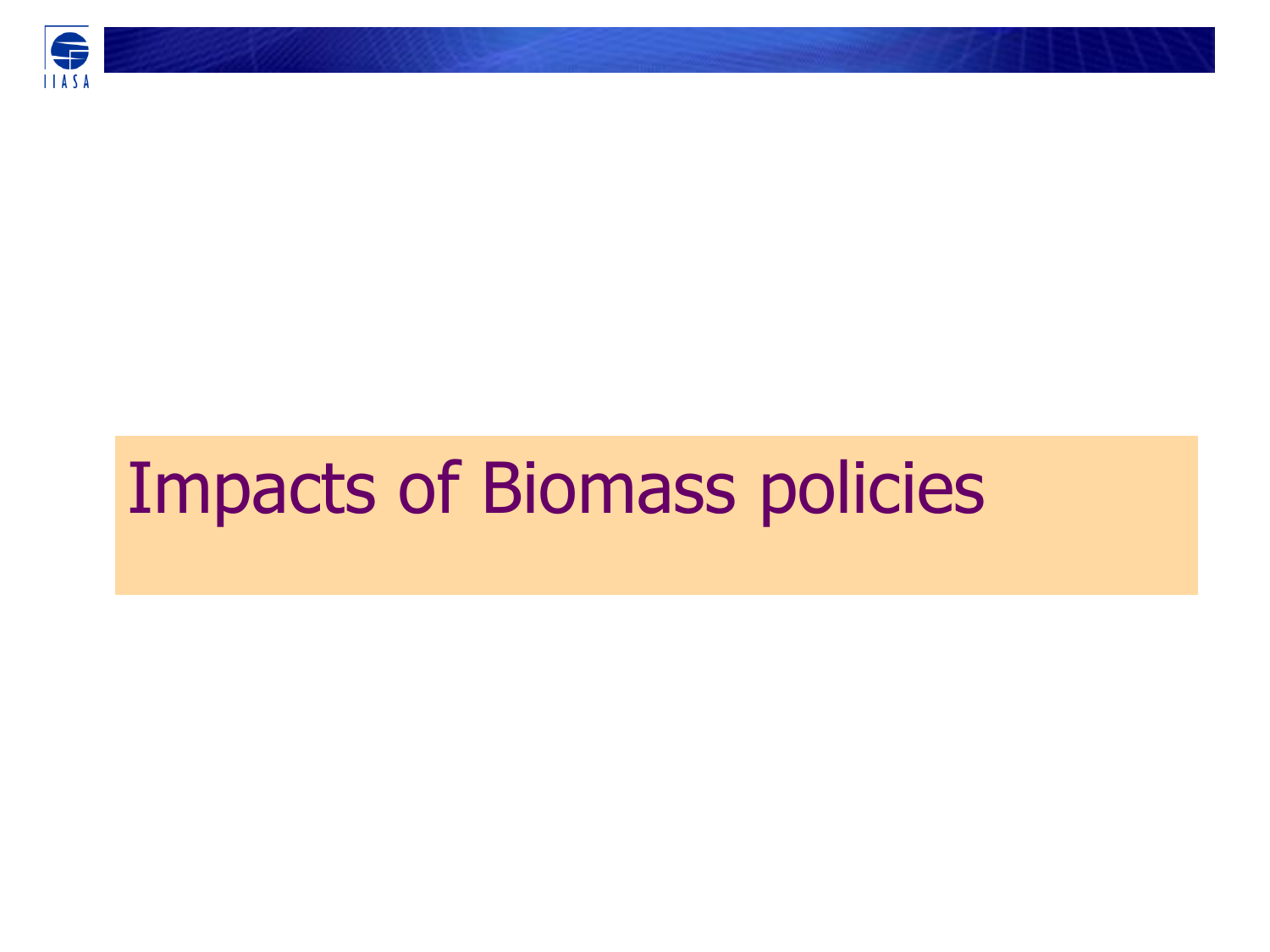

### *Impact on Deforestation*

#### **Mha, based on WEO 2020 targets,**

#### **If not constrained (e.g. by REDD) important deforestation occurs**

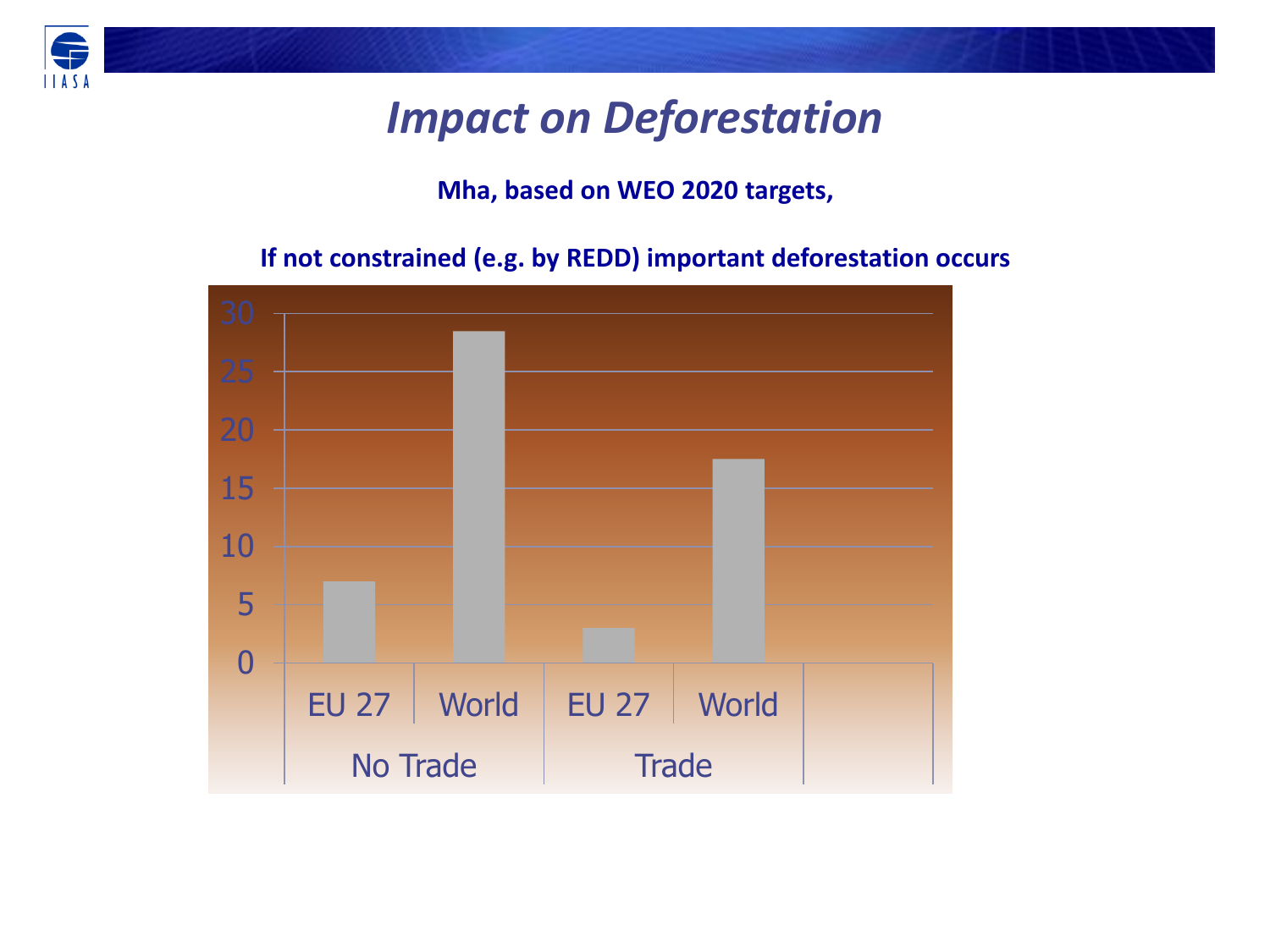

### *Impact on Crop Price Index*



**Crop price index, avoiding deforestation further increases the effect of biofuels on crop prices – Trade mitigates the price increase most!**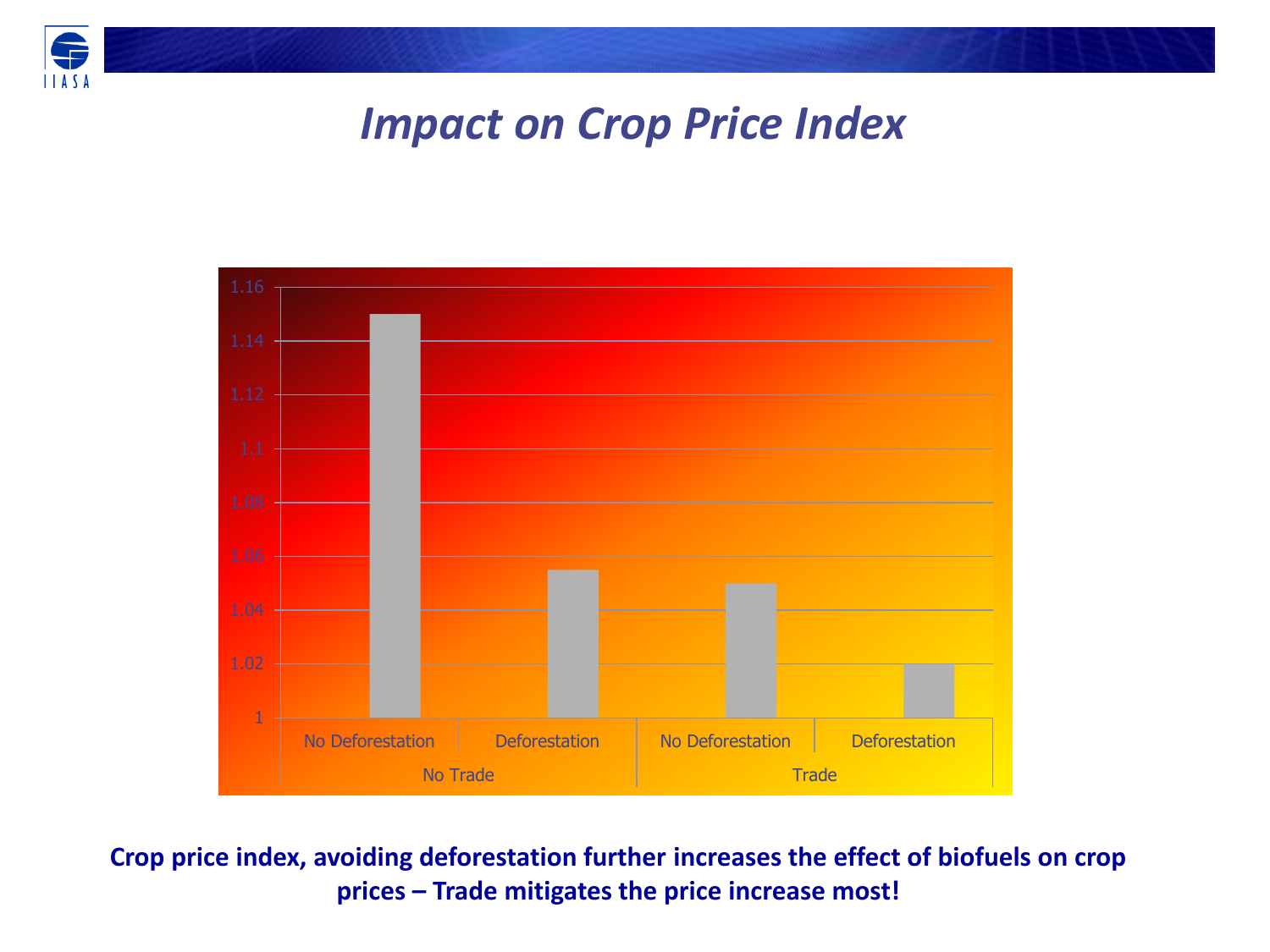

### *Impact on Irrigation Water Use*



**Irrigation water use index, avoiding deforestation further increases the effect of biofuels on crop prices – virtual water is the big issue**